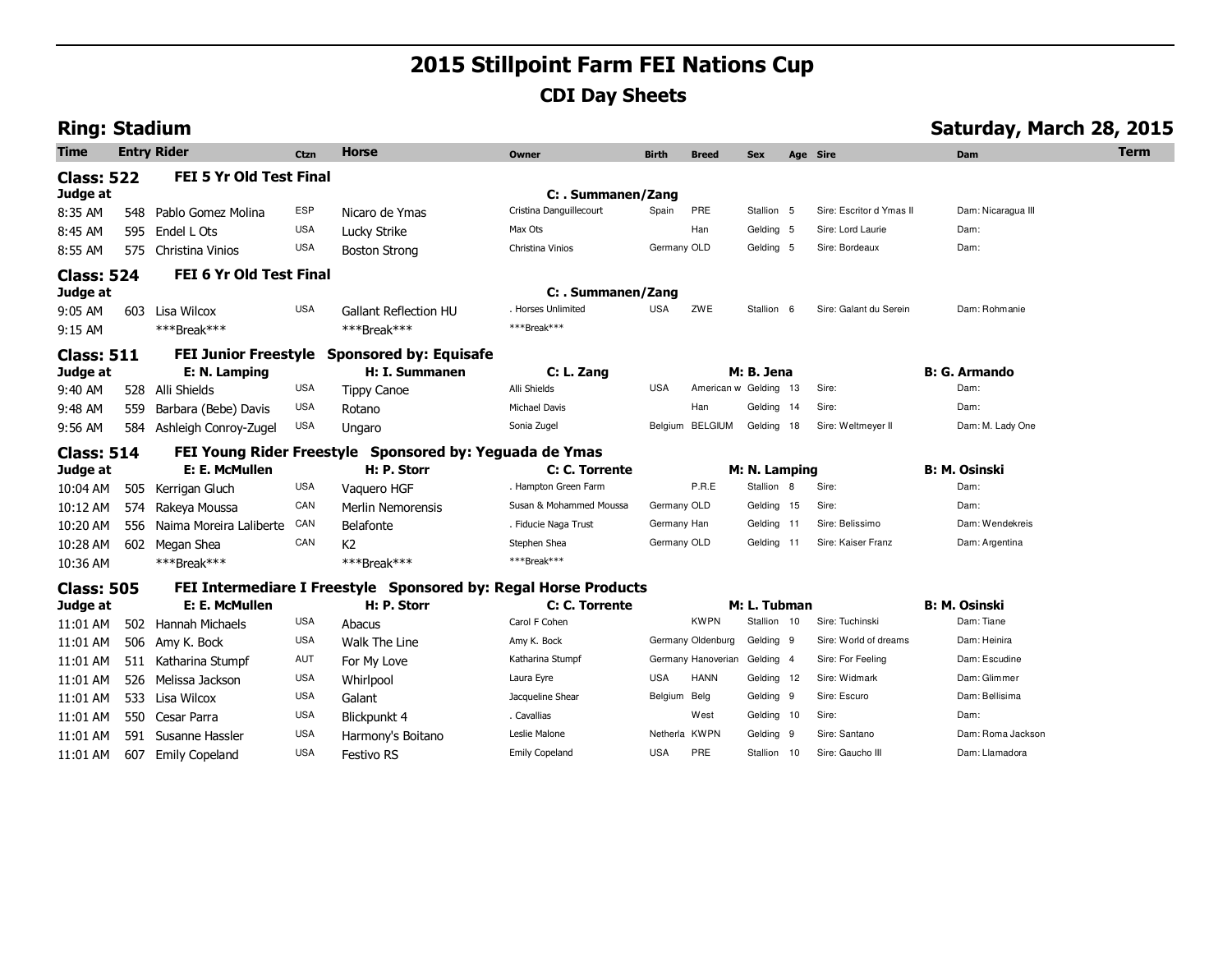# **2015 Stillpoint Farm FEI Nations Cup CDI Day Sheets**

## **Ring: Stadium Saturday, March 28, 2015**

| <b>Time</b>       |     | <b>Entry Rider</b>            | Ctzn       | <b>Horse</b>                                                      | <b>Owner</b>               | <b>Birth</b>  | <b>Breed</b>                 | <b>Sex</b>       | Age Sire |                         | <b>Dam</b>                   | <b>Term</b> |
|-------------------|-----|-------------------------------|------------|-------------------------------------------------------------------|----------------------------|---------------|------------------------------|------------------|----------|-------------------------|------------------------------|-------------|
| <b>Class: 530</b> |     |                               |            | CDIO3* FEI Intermediare I Freestyle Sponsored by: Stillpoint Farm |                            |               |                              |                  |          |                         |                              |             |
| Judge at          |     | E: P. Storr                   |            | H: B. Jena                                                        | C: E. McMullen             |               |                              | M: M. Osinski    |          |                         | <b>B: I. Summanen</b>        |             |
| 12:30 PM          | 631 | <b>Esther Mortimer</b>        | <b>GUA</b> | Adajio                                                            | Sue Schramayr              | Germany HANN  |                              | Gelding 11       |          | Sire: Alabaster         | Dam: Elsi                    |             |
| 12:38 PM          | 527 | Luis Reteguiz-Denizard        | <b>PUR</b> | Royal Affair                                                      | Charles Schneider          | Germany Han   |                              | Gelding          | 14       | Sire: Royal Diamond     | Dam: Donatia                 |             |
| 12:46 PM          | 604 | Neve Myburgh                  | GER        | <b>Bon Chance</b>                                                 | Caroline Roffman           | Germany       |                              | Gelding 10       |          | Sire: Belissimo M       | Dam: Wintersong              |             |
| 12:54 PM          | 515 | Tina Irwin                    | CAN        | Fancy That                                                        | Christine Faux             |               | Oldenburg                    | Mare             | 9        | Sire: Donerschwee       | Dam: Freiherr                |             |
| 1:02 PM           | 507 | Christopher Hickey            | <b>USA</b> | Ronaldo                                                           | Cecelia Stewart            | <b>DNK</b>    | Danish WB                    | Gelding          | 9        | Sire: Blue Hors Romanov | Dam: Trostruplunds Scarlet   |             |
| 1:10 PM           | 642 | <b>Shannon Dueck</b>          | CAN        | Cantaris                                                          | Elizabeth Ferber           |               | Han                          | Gelding 12       |          | Sire: Complement        | Dam: Egida                   |             |
| $1:18$ PM         |     | ***Break***                   |            | ***Break***                                                       | ***Break***                |               |                              |                  |          |                         |                              |             |
| 1:38 PM           | 629 | Olivia LaGoy-Weltz            | <b>USA</b> | Rassing's Lonoir                                                  | Olivia LaGoy-Weltz         |               | Denmark DANISH               | Gelding 11       |          | Sire: De Noir           | Dam: Lorani                  |             |
| 1:46 PM           | 523 | <b>Kasey Perry</b>            | <b>USA</b> | Goerklintgaards Dublet                                            | Diane Perry                |               | Danish War Gelding           |                  | 12       | Sire: Diamond Hit       | Dam: La Costa                |             |
| 1:54 PM           | 634 | Kimberly Herslow              | <b>USA</b> | Rosmarin                                                          | Kimberly Herslow           | Germany HANN  |                              | Gelding          | 10       | Sire: Rosentanz         | Dam: Hauptstutbuch Wolkentae |             |
| 2:02 PM           | 641 | Christilot Boylen             | CAN        | Donatella 79                                                      | Jill Irving                | Germany OLD   |                              | Mare             | 10       | Sire: De Niro           | Dam: Weidenkatatchen         |             |
| 2:10 PM           | 640 | <b>Chris Von Martels</b>      | CAN        | Zilverstar                                                        | Chris Von Martels          | <b>NLD</b>    | <b>KWPN</b>                  | Gelding          | 11       | Sire: Rosseau           | Dam:                         |             |
| 2:18 PM           |     | ***Break***                   |            | ***Break***                                                       | ***Break***                |               |                              |                  |          |                         |                              |             |
| <b>Class: 529</b> |     |                               |            | CDIO3* FEI Grand Prix Freestyle Sponsored by: Stillpoint Farm     |                            |               |                              |                  |          |                         |                              |             |
| Judge at          |     | E: P. Storr                   |            | H: B. Jena                                                        | C: E. McMullen             |               |                              | M: M. Osinski    |          |                         | <b>B: I. Summanen</b>        |             |
| 2:51 PM           | 615 | Allison Brock                 | <b>USA</b> | Rosevelt                                                          | . Claudine & Fritz Kundrun | DEU           | Hanoverian                   | Stallion         | 13       | Sire: Rotspon           | Dam: Lore                    |             |
| 3:00 PM           | 568 | Megan Lane                    | CAN        | Caravella                                                         | Megan Lane                 | Canada        | <b>KWPN</b>                  | Mare             | 14       | Sire: Contango          | Dam: P. Riviera              |             |
| 3:09 PM           | 589 | Belinda Trussell              | CAN        | Anton                                                             | Robyn Eames                |               | Sachsen                      | Gelding          | 15       | Sire: Anteaus           | Dam: Shirley                 |             |
| 3:18 PM           | 643 | Laura Graves                  | <b>USA</b> | Verdades                                                          | Laura Graves               | <b>NLD</b>    |                              | Gelding          | 13       | Sire:                   | Dam:                         |             |
| 3:27 PM           |     | ***Break***                   |            | ***Break***                                                       | ***Break***                |               |                              |                  |          |                         |                              |             |
| <b>Class: 502</b> |     | <b>FEI Grand Prix Special</b> |            | <b>Sponsored by: Illustrated Properties</b>                       |                            |               |                              |                  |          |                         |                              |             |
| Judge at          |     | E: L. Tubman                  |            | H: P. Storr                                                       | C: C. Torrente             |               |                              | <b>M: J. Foy</b> |          |                         | <b>B: N. Lamping</b>         |             |
| 4:00 PM           |     | 547 Adrienne Pot              | <b>USA</b> | Something Special C                                               | Elizabeth C/James Bramsen  | Netherla KWPN |                              | Gelding 15       |          | Sire: Ferro             | Dam: Gicara II               | Vet Out     |
| 4:09 PM           | 537 | Kelly Corrigan-Dammeye USA    |            | Sandor                                                            | Kelly Corrigan-Dammeyer    | Holland KWPN  |                              | Gelding 16       |          | Sire: Flemmingh         | Dam: Dora                    |             |
| 4:18 PM           | 557 | Devon Kane                    | <b>USA</b> | Destiny                                                           | . Diamante Farms           |               | Denmark Danish WM Gelding 12 |                  |          | Sire: Diamond Hit       | Dam: Rubenstein I            |             |
| 4:27 PM           | 587 | Karen Pavicic                 | CAN        | Don Daiguiri                                                      | Jayne Essig                | Germany OLD   |                              | Gelding          | 13       | Sire: Don Cardinale     | Dam: Nedstatte III           |             |
| 4:36 PM           | 508 | Sharon Mc Cusker              | <b>USA</b> | Wrigley                                                           | Sharon Mc Cusker           |               | Netherla Ducth Warm Gelding  |                  | 12       | Sire: Son De Niro       | Dam: Pinomia                 |             |
| 4:45 PM           |     | 531 Kathy W. Priest           | USA        | <b>Wild Dancer</b>                                                | Kathy W. Priest            |               | <b>KWPN</b>                  | Mare             | 12       | Sire: Florett As        | Dam: Reality B               |             |
| 4:54 PM           |     | ***Break***                   |            | ***Break***                                                       | ***Break***                |               |                              |                  |          |                         |                              |             |
| 5:09 PM           | 593 | Cesar Lopardo-Grana           | ARG        | Tyara                                                             | Cesar Lopardo-Grana        |               | <b>KWPN</b>                  | Mare             | 15       | Sire: Farrington        | Dam: Jolimba                 |             |
| 5:18 PM           | 530 | Alice Tarjan                  | <b>USA</b> | Elfenfeuer                                                        | Alice Tarjan               | DEU           | Oldenburg                    | Mare             | 8        | Sire: Florencio         | Dam:                         |             |
| 5:27 PM           | 576 | Kathrine Bateson Chandl       | <b>USA</b> | Alcazar                                                           | Jane Forbes Clark          |               | <b>KWPN</b>                  | Gelding          | 10       | Sire: Cantango          | Dam: Polina                  |             |
| 5:36 PM           |     | 522 Arlene Page               | <b>USA</b> | Alina                                                             | Arlene Page                |               | Danish                       | Mare             | 17       | Sire:                   | Dam:                         |             |
| 5:45 PM           | 566 | Lara Griffith                 | GBR        | Rubin Al Asad                                                     | Dr. & Mrs. Bechtolsheimer  | Germany       |                              | Gelding          | 13       | Sire: Rubin Royale      | Dam: Wandergirl              |             |
| 5:54 PM           | 621 | Christilot Boylen             | CAN        | Drentano                                                          | Christilot Boylen          |               | Germany hannoverian Gelding  |                  | 12       | Sire: De Niro           | Dam: Brenda Lee              |             |
| 6:03 PM           |     | ***Break***                   |            | ***Break***                                                       | ***Break***                |               |                              |                  |          |                         |                              |             |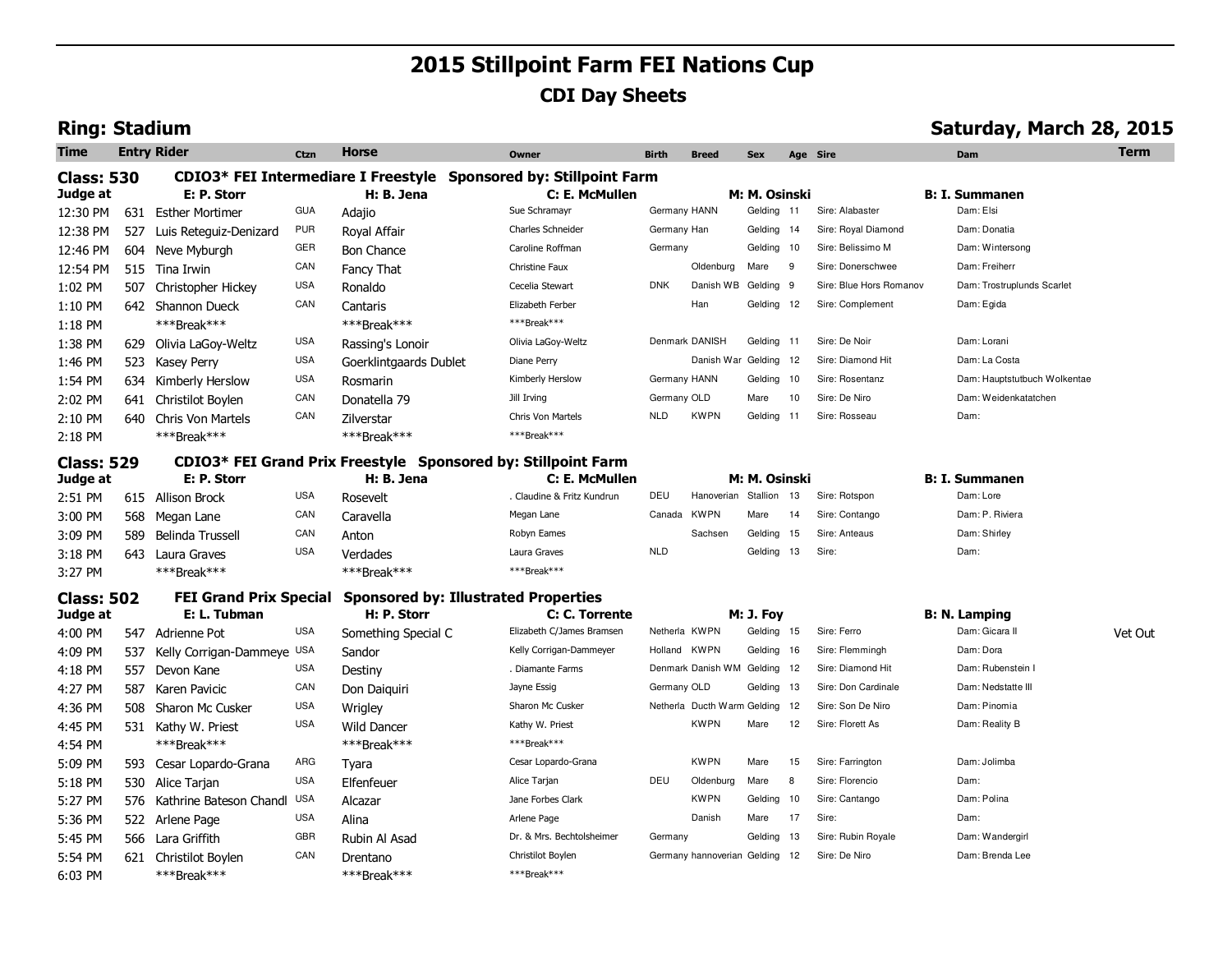# **2015 Stillpoint Farm FEI Nations Cup CDI Day Sheets**

## **Ring: Stadium Saturday, March 28, 2015**

| <b>Time</b>                   |     | <b>Entry Rider</b>       | Ctzn       | Horse                                                                           | Owner                      | <b>Birth</b>  | <b>Breed</b>            | <b>Sex</b>  |    | Age Sire                   | Dam                     | <b>Term</b> |
|-------------------------------|-----|--------------------------|------------|---------------------------------------------------------------------------------|----------------------------|---------------|-------------------------|-------------|----|----------------------------|-------------------------|-------------|
| <b>Class: 501</b><br>Judge at |     | E: N. Lamping            |            | FEI Grand Prix Freestyle Sponsored by: Illustrated Properties<br>H: I. Summanen | C: L. Zang                 |               |                         | M: B. Jena  |    |                            | <b>B: G. Armando</b>    |             |
| 6:30 PM                       | 512 | Franziska Seidl          | SUI        | Sigalia                                                                         | Franziska Seidl            |               | Kwpn                    | Gelding 16  |    | Sire: Kigali               | Dam: Foske              |             |
| 6:39 PM                       |     | 545 Anna Marek           | <b>USA</b> | Unico G                                                                         | Anna Marek                 | Netherla Kwpn |                         | Gelding 14  |    | Sire: Negro                | Dam: Kleora             |             |
| 6:48 PM                       |     | 625 Evi Strasser         | CAN        | Renaissance Tyme                                                                | Evi Strasser               |               | OLD                     | Gelding 12  |    | Sire: Royal Diamant        | Dam:                    |             |
| 6:57 PM                       | 585 | Joanne Vaughan           | GEO        | Stuntmann AF Hyarre                                                             | Joanne Vaughan             |               | <b>OLD</b>              | Gelding 15  |    | Sire:                      | Dam:                    |             |
| 7:06 PM                       |     | 620 Pia Aragao           | <b>BRA</b> | Zepelim Interagro                                                               | Pia Aragao                 | Brazil        | <b>PSL</b>              | Stallion 12 |    | Sire: Quinarius Interagro  | Dam: Ordenana Interagro |             |
| 7:15 PM                       |     | 541 Michael Poulin       | <b>USA</b> | Thor M                                                                          | . Pineland Farms, Inc      | <b>NLD</b>    | <b>KWPN</b>             | Gelding 15  |    | Sire: Mirakel              | Dam: Debora             |             |
| 7:24 PM                       | 567 | Lauren Sammis            | <b>USA</b> | Whitman                                                                         | Jane Suwalsky              | Netherla KWPN |                         | Gelding 12  |    | Sire: Rhodium              | Dam: Camora             |             |
| 7:33 PM                       |     | 551 Cesar Parra          | <b>USA</b> | Van the Man                                                                     | Michael Davis              |               | Dutch                   | Gelding 13  |    | Sire: Obelisk              | Dam:                    |             |
| 7:42 PM                       |     | $***$ Break***           |            | $***$ Break***                                                                  | ***Break***                |               |                         |             |    |                            |                         |             |
| 7:57 PM                       | 517 | Kasey Perry              | <b>USA</b> | <b>Trostruplunds Scarlet</b>                                                    | Diane Perry                |               | Danish war Mare         |             | 16 | Sire: Blue hors don shufro | Dam: Ramona             |             |
| 8:06 PM                       | 521 | Arlene Page              | <b>USA</b> | Woodstock                                                                       | Arlene Page                |               | Ducth Warm Gelding 12   |             |    | Sire: Havel                | Dam: Mirania            |             |
| 8:15 PM                       | 632 | Mikala Gundersen         | DEN        | My Lady                                                                         | Janne Rumbough             |               | Denmark Danish War Mare |             | 15 | Sire: Michellino           | Dam: Marion             |             |
| 8:24 PM                       |     | 546 Susan Dutta          | <b>USA</b> | Currency DC                                                                     | Susan Dutta                |               | OLD                     | Gelding 15  |    | Sire: Clintino             | Dam: Cinderella         |             |
| 8:33 PM                       |     | 519 Jacqueline M. Brooks | CAN        | D Niro                                                                          | . Brookhaven Dressage Inc. | SWE           | Swedish wa Gelding 16   |             |    | Sire: D day                | Dam: Alitalia           |             |
| 8:42 PM                       |     | 608 Lisa Wilcox          | <b>USA</b> | Denzello                                                                        | <b>Betty Wells</b>         | DEU           | HANN                    | Gelding 12  |    | Sire: DeNiro               | Dam: Romina             |             |